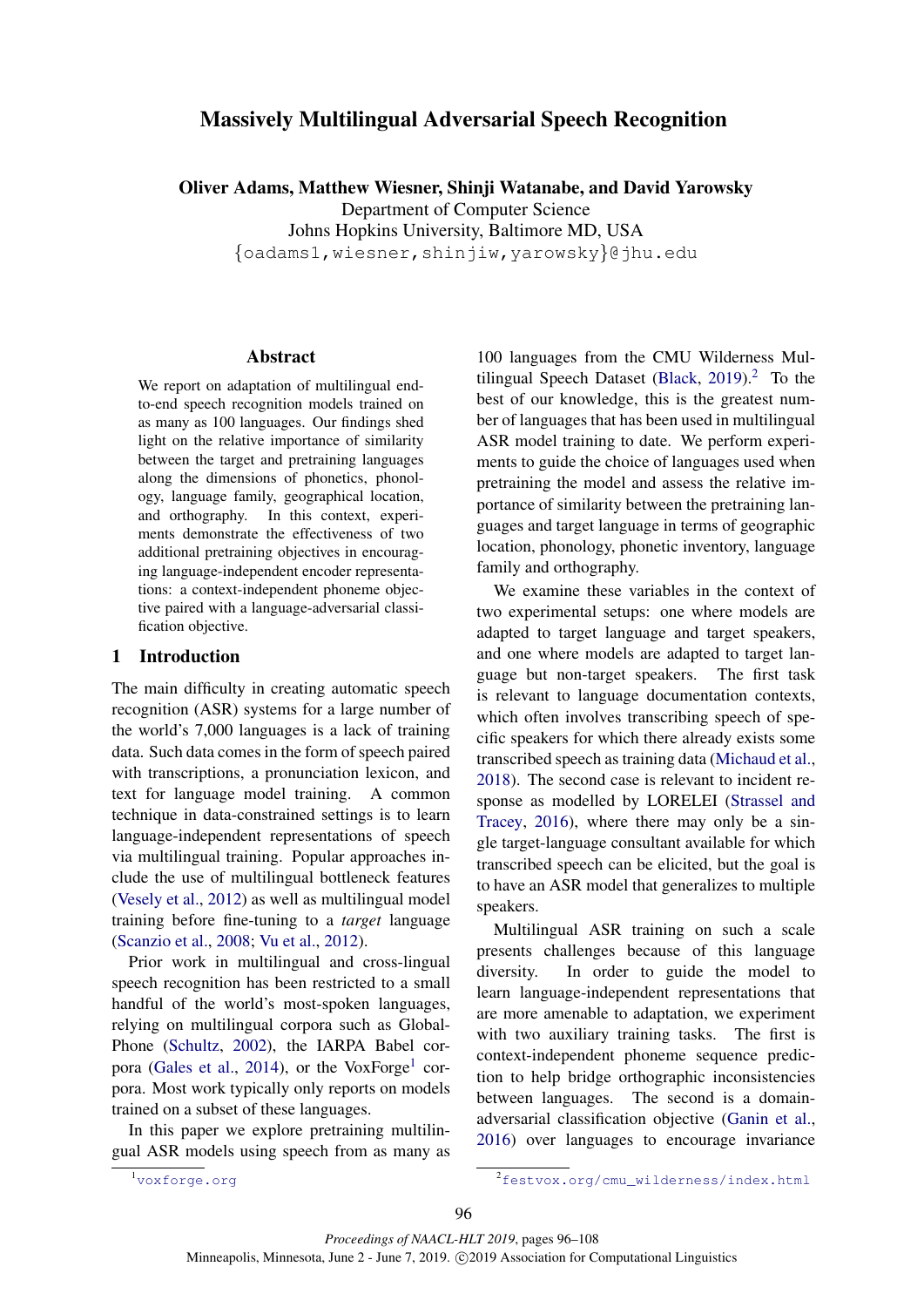of the model with respect to language-specific phenomena. The hierarchical combination of grapheme and phoneme objectives has only been used in monolingual end-to-end frameworks [\(Kr](#page-9-4)[ishna et al.,](#page-9-4) [2018;](#page-9-4) [Rao and Sak,](#page-10-5) [2017\)](#page-10-5). Languageadversarial training in ASR [\(Yi et al.,](#page-10-6) [2018\)](#page-10-6) has not been done at this scale before, nor in an endto-end framework.

Our experiments are designed to answer the following questions:

- 1. Is there benefit in scaling multilingual model training to a large number of languages?
- 2. In what circumstances, if any, does the addition of a phoneme and/or languageadversarial objective improve multilingual models?
- 3. How should we choose languages with which to pretrain a multilingual model?
- 4. Do the answers to the above questions change when adapting to target versus non-target speakers in the target language?

We find that using the auxiliary objectives in pretraining facilitates model transfer to unseen languages, especially when the pretraining languages are very dissimilar (Section [6\)](#page-4-0). When the target speakers are seen in adaptation (Section [7\)](#page-5-0), similarity of the pretraining languages and the target language is more important than quantity of pretraining languages. Choosing as pretraining languages geographically proximal languages tends to help more than phonetically and phonologically similar but otherwise distant languages. However, when adapting to a handful of non-target speakers of the target language (Section [8\)](#page-8-0), the domain mismatch caused by the unseen speaker, language, or recording environment degrades performance. Exposing the model to as many pretraining languages as possible becomes vital to minimize this mismatch. Results on this task demonstrate that a massively multilingual seed model substantially outperforms other seed models trained on languages similar to the target. We have provided an ESPnet recipe to train and test our models.[3](#page-1-0)

## 2 Related Work

This paper builds on work on multilingual ASR, end-to-end ASR, and adversarial learning.

Multilingual transfer in ASR often relies on using bottle-neck features [\(Vesely et al.,](#page-10-0) [2012;](#page-10-0) [Vu](#page-10-2) [et al.,](#page-10-2) [2012;](#page-10-2) Karafiát et al., [2018\)](#page-9-5) and adapting an acoustic model trained on one language to effectively recognize the sounds of other languages [\(Schultz and Waibel,](#page-10-7) [2001;](#page-10-7) [Le and Besacier,](#page-9-6) [2005;](#page-9-6) [Stolcke et al.,](#page-10-8) [2006;](#page-10-8) Tóth et al., [2008;](#page-10-9) [Plahl et al.,](#page-9-7) [2011;](#page-9-7) [Thomas et al.,](#page-10-10) [2012;](#page-10-10) [Imseng et al.,](#page-9-8) [2014;](#page-9-8) [Do et al.,](#page-9-9) [2014;](#page-9-9) [Heigold et al.,](#page-9-10) [2013;](#page-9-10) [Scharenborg](#page-10-11) [et al.,](#page-10-11) [2017\)](#page-10-11). However, while most work uses less than 10 languages for model training, we include up to 100 languages in training.

End-to-end ASR has recently become popular, with approaches such as attention-based encoderdecoder models [\(Chorowski et al.,](#page-9-11) [2015;](#page-9-11) [Chan](#page-9-12) [et al.,](#page-9-12) [2015\)](#page-9-12), the connectionist temporal classification (CTC) objective of [Graves et al.](#page-9-13) [\(2006,](#page-9-13) [2013\)](#page-9-14), or a combination of both [\(Kim et al.,](#page-9-15) [2016;](#page-9-15) [Hori et al.,](#page-9-16) [2017\)](#page-9-16). These approaches have also been deployed in multilingual settings [\(Toshni](#page-10-12)[wal et al.,](#page-10-12) [2017;](#page-10-12) [Chiu et al.,](#page-9-17) [2018;](#page-9-17) Müller et al., [2017;](#page-9-18) [Dalmia et al.,](#page-9-19) [2018;](#page-9-19) [Watanabe et al.,](#page-10-13) [2017a\)](#page-10-13). Our baseline approach to multilingual knowledge transfer is most similar to [Inaguma et al.](#page-9-20) [\(2018\)](#page-9-20), and involves training a hybrid CTC-attention seed model.

Hierarchical and multi-task approaches including combining grapheme and phoneme prediction in monolingual contexts [\(Rao and Sak,](#page-10-5) [2017;](#page-10-5) [Krishna et al.,](#page-9-4) [2018\)](#page-9-4) at different levels of the network, or using sub-word units of varying granularity [\(Sanabria and Metze,](#page-10-14) [2018\)](#page-10-14), have been shown to improve ASR performance. In this paper we extend the approach of hierarchical placement of additional objectives in order to enforce language independent, transferable models.

Domain-adversarial training is one such method for encouraging the model to learn language independent representations. A key contribution of this paper is the use of a domainadversarial classification objective [\(Ganin et al.,](#page-9-3) [2016\)](#page-9-3) over many languages in order to encourage the model to learn representations that are invariant to language. Domain-adversarial training incorporates an auxiliary domain classification task, but negates gradients for encoder weights before the parameter update in order to guide the encoder to produce hidden representations that fool the classifier: i.e. they minimize information about the language while still facilitating the

<span id="page-1-0"></span><sup>3</sup>[https://github.com/espnet/espnet/](https://github.com/espnet/espnet/tree/master/egs/cmu_wilderness/asr1) [tree/master/egs/cmu\\_wilderness/asr1](https://github.com/espnet/espnet/tree/master/egs/cmu_wilderness/asr1)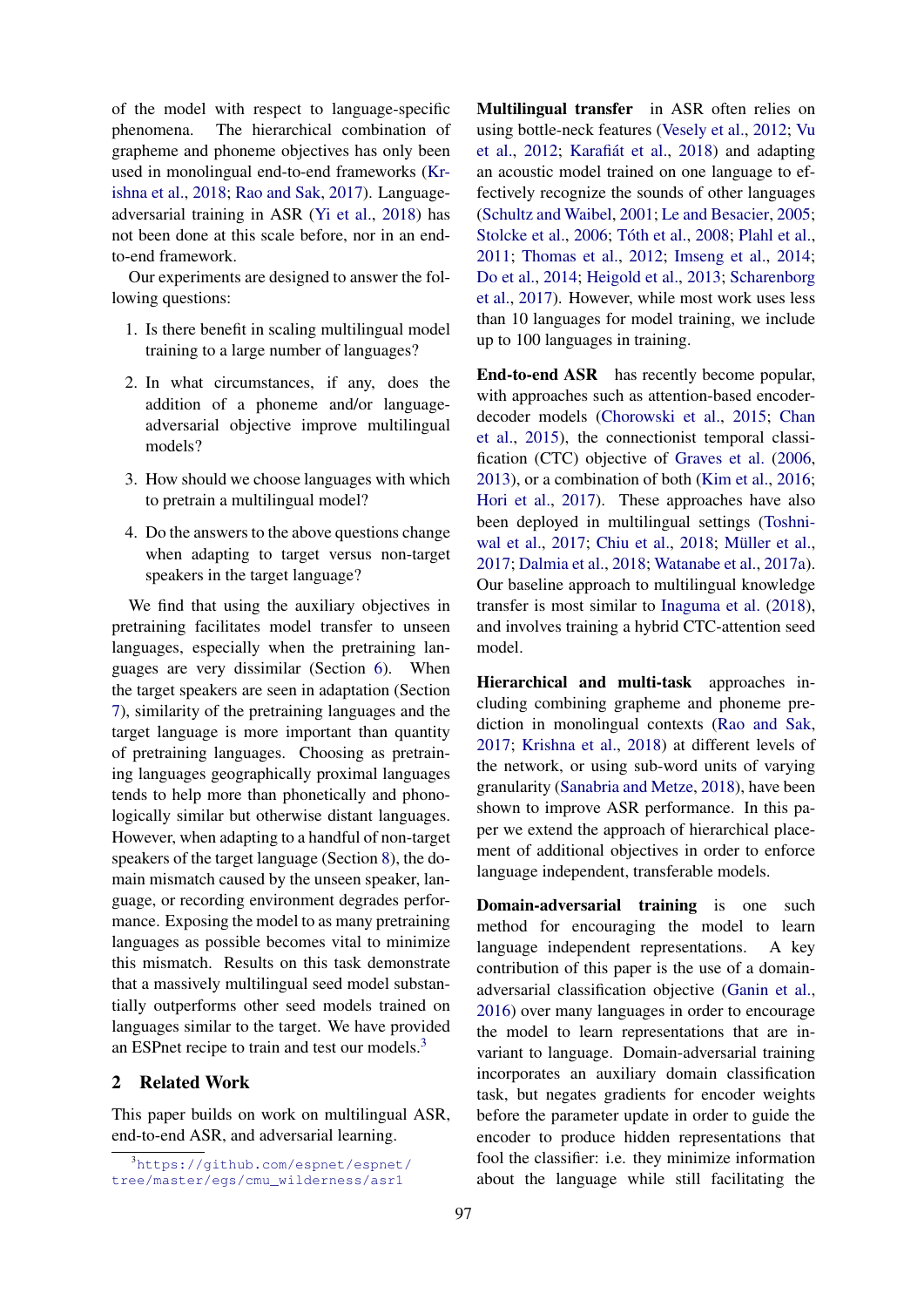primary task of speech recognition.

Domain-adversarial training has been used in speech recognition to learn features invariant to noise conditions [\(Shinohara,](#page-10-15) [2016\)](#page-10-15), accents [\(Sun,](#page-10-16) [2018\)](#page-10-16), and sex [\(Tripathi et al.,](#page-10-17) [2018\)](#page-10-17). Most closely related to our work is that of [Yi et al.](#page-10-6) [\(2018\)](#page-10-6), who use a language-adversarial objective when preparing multilingual bottleneck features from four languages for a hidden Markov model (HMM) ASR pipeline. In contrast, our work uses an adversarial objective across many languages, pairing it with a context-independent phoneme objective in an endto-end framework.

## 3 Data

We scraped the data that forms the CMU Wilderness dataset, using a freely available script. $4$  This dataset consists of dramatized readings of the Bible in hundreds of languages. Each reading is ascribed a rating based on alignment quality which fits into one of these classes: very good, good, okay, and not okay.

The script used to preprocess the data uses a universal pronunciation module in Festival [\(Tay](#page-10-18)[lor et al.,](#page-10-18)  $1998$ <sup>[5](#page-2-1)</sup> to produce pronunciation lexicons using an approach based on that of UniTran [\(Yoon et al.,](#page-10-19) [2007\)](#page-10-19), which we use to create phonemic transcriptions.

#### 3.1 Characteristics of the Speech

The dataset consists of readings of the Bible, with readings typically of just a few speakers, mostly male. These are often dramatized, with sound effects and background music. For many purposes this could be considered a limitation of the data. Although the characteristics of the speech are unique, it allows us to investigate multilingual models over many languages without the confounds of an overly noisy environment. It is not unreasonable to expect our findings to generalize to other speech recognition domains.

#### 3.2 Evaluation Languages

While the dataset includes only a single reading of the Bible for most languages, there are a number with two or more. We evaluate on languages for which we can find two or more readings. This is so that we can compare adaptation to a target

<span id="page-2-2"></span>

|                  | Hours: minutes/quality per reading |          |         |  |
|------------------|------------------------------------|----------|---------|--|
| Aymara (ayr)     | 16:19/G                            | 18:37/G  |         |  |
| SB Quechua (quh) | 27:41/G                            | 20:02/G  |         |  |
| Kekchi (kek)     | 19:32/G                            | 18:30/G  |         |  |
| Ixil (ixl)       | 35:06/VG                           | 25:35/G  | 18:29/G |  |
| Malagasy (mlg)   | 12:29/NO                           | 15:52/O  | 15:59/G |  |
| Indonesian (ind) | 19:01/G                            | 21:20/G  | 30:34/G |  |
| Garap (kia)      | 15:34/G                            | 12:17/NG |         |  |
| Swedish (swe)    | 15:55/G                            | 16:46/VG |         |  |
| Spanish (spn)    | 16:35/G                            | 15:19/G  |         |  |

Table 1: The duration of each reading in the evaluation languages (ISO 639-3 language codes in parentheses), before our preprocessing. Alignment quality categories are very good (VG), good (G), okay (O), not okay (NO). *SB Quechua* denotes South Bolivian Quechua.

language but not the speakers of the target reading (we refer to this task as *language adaptation*, as explored in Section [8\)](#page-8-0) with adaptation to the target language as well as the target reading (we refer to this task as *reading adaptation*). We additionally restricted the evaluation languages to those that have at least one good or very good reading in terms of alignment quality. Table [1](#page-2-2) presents the evaluation languages and readings grouped by family or geographic location, along with their durations.

#### <span id="page-2-3"></span>4 Auxiliary Training Objectives

In addition to scaling ASR training to 100 languages, a key contribution of our work is the use of a context-independent phoneme objective paired with a language-adversarial classification objective in a end-to-end grapheme-based neural network, as illustrated in Figure [1.](#page-3-0)

#### 4.1 Baseline Model

Our experiments are conducted within the framework of a hybrid CTC-attention end-to-end neural model using ESPnet [\(Watanabe et al.,](#page-10-20) [2017b\)](#page-10-20), which uses an encoder-decoder architecture implemented in PyTorch [\(Paszke et al.,](#page-9-21) [2017\)](#page-9-21). The encoder we use consists of VGG-like convolution layers [\(Simonyan and Zisserman,](#page-10-21) [2014;](#page-10-21) [Sercu](#page-10-22) [et al.,](#page-10-22) [2016\)](#page-10-22) followed by a multilayer bidirectional long short-term memory (LSTM) [\(Hochre](#page-9-22)[iter and Schmidhuber,](#page-9-22) [1997;](#page-9-22) [Schuster and Paliwal,](#page-10-23) [1997\)](#page-10-23). The decoder uses location-based attention [\(Chorowski et al.,](#page-9-11) [2015\)](#page-9-11) and an LSTM. In addition to the attention, the decoder also incorporates CTC

<span id="page-2-0"></span><sup>4</sup>[https://github.com/festvox/](https://github.com/festvox/datasets-CMU_Wilderness)

[datasets-CMU\\_Wilderness](https://github.com/festvox/datasets-CMU_Wilderness)

<span id="page-2-1"></span><sup>5</sup>[http://www.cstr.ed.ac.uk/projects/](http://www.cstr.ed.ac.uk/projects/festival/) [festival/](http://www.cstr.ed.ac.uk/projects/festival/)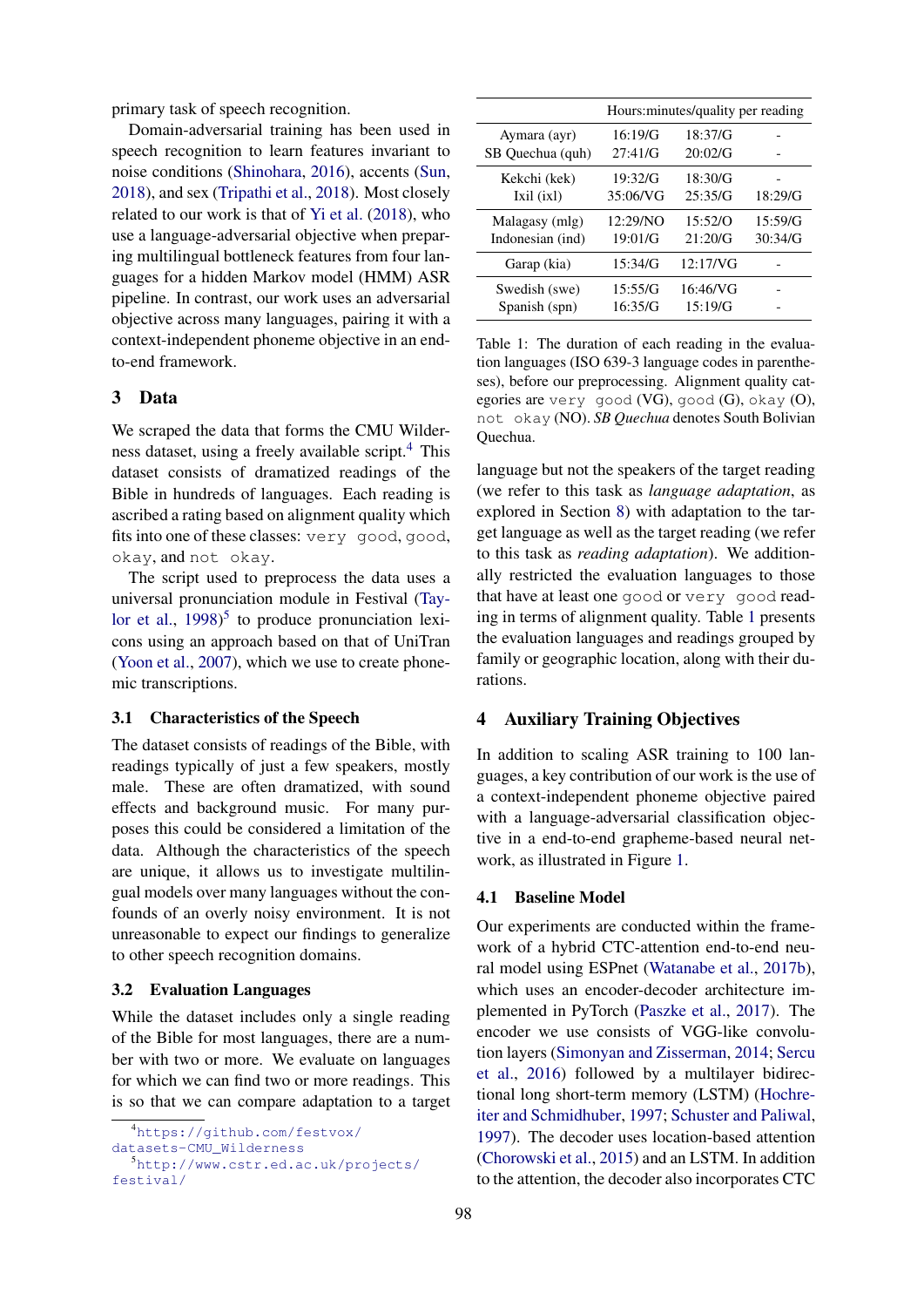probabilities over graphemes to encourage monotonicity in decoding.

#### 4.2 Phoneme Objective

The end-to-end neural model performs direct grapheme prediction without recourse to a pronunciation lexicon as traditional hybrid HMM-DNN models do. Since different orthographies may be mutually disjoint or only weakly related to the phonetic content of the input speech, we use a context-independent phoneme CTC objective to encourage learning of representations independent of such orthographic idiosyncrasies.

We performed limited preliminary experiments to determine how best to use the phoneme objective, which corroborated recent work in hierarchical training objectives that supports inserting the phoneme objective in the layers below the final layer [\(Krishna et al.,](#page-9-4) [2018\)](#page-9-4). We also found that using the phoneme objective during adaptation was harmful and therefore in all reported experiments we use it only during multilingual pretraining.

#### <span id="page-3-2"></span>4.3 Language-Adversarial Pretraining

For language-adversarial training we used a loglinear classifier over all languages seen in pretraining. An utterance-level mean of the penultimate encoder layer states is fed into the classifier. For each batch in training we update the network using the interpolated grapheme and phoneme objectives before a separate update step using the adversarial objective.

We follow the learning rate scheduling of [Ganin](#page-9-3) [et al.](#page-9-3) [\(2016\)](#page-9-3), where the weight of the adversarial objective relative to the speech recognition tasks follows  $\lambda(p) = \frac{2}{1 + \exp(-10p)} - 1$  over the course of training, where  $p \in [0, 1]$  is a measure of training progress. We drop the adversarial objective during target language adaptation.

#### 5 Experimental Setup

#### 5.1 Language Versus Reading Adaptation

We chose as target adaptation languages those languages for which we have multiple readings of the Bible. This allows us to assess adaptation of the pretrained multilingual model in two scenarios: *language adaptation* and *reading adaptation*. In *reading adaptation*, it is adapted to data from each reading of the target language, including the reading from which we select held-out evaluation utterances. In *language adaptation* it is adapted only

<span id="page-3-0"></span>

Figure 1: The end-to-end architecture used during pretraining. x is the input speech features,  $y_1, y_2, \ldots, y_n$ is a character sequence the model is trained to output (eg. "knife").  $\phi_1, \phi_2, \dots, \phi_m$  is a phoneme sequence the model is trained to output (eg. /naIf/), and  $\mathcal{L}_{\mathbf{x}}$  is the language identity of the input speech x.

to readings that are not represented in the evaluation set. This last case, of adapting to just one or several speakers of a new language (in order to ultimately have a system that generalizes beyond those speakers in the language) is not common in speech recognition experimentation. Results and findings for language adaptation will be presented in Section [8.](#page-8-0)

#### 5.2 Training Settings

We established training, validation and test sets for each reading using a random 80/10/10 split. When pretraining or adapting the multilingual systems, we used the combined training sets of the constituent readings.

We used 80-dimensional log Mel filterbank features with 3-dimensional pitch features. We tuned hyperparameters for these models using one Ay-mara reading.<sup>[6](#page-3-1)</sup> We found that a 4 layer encoder, 1 layer decoder with 768 for the encoder hidden size and projections, decoder hidden size, and attention hidden size yielded equal-best results with deeper models. These settings were then used for training the models used in our experiments.

For the training objective, we linearly interpolated the the attentional decoder cross-entropy loss with the grapheme CTC and phoneme CTC objectives. Equal weight was given to all three since we found that to be effective in preliminary experiments. Note however, that the effective weight of

<span id="page-3-1"></span><sup>6</sup>CMU Wilderness reading ID: AYMSBU.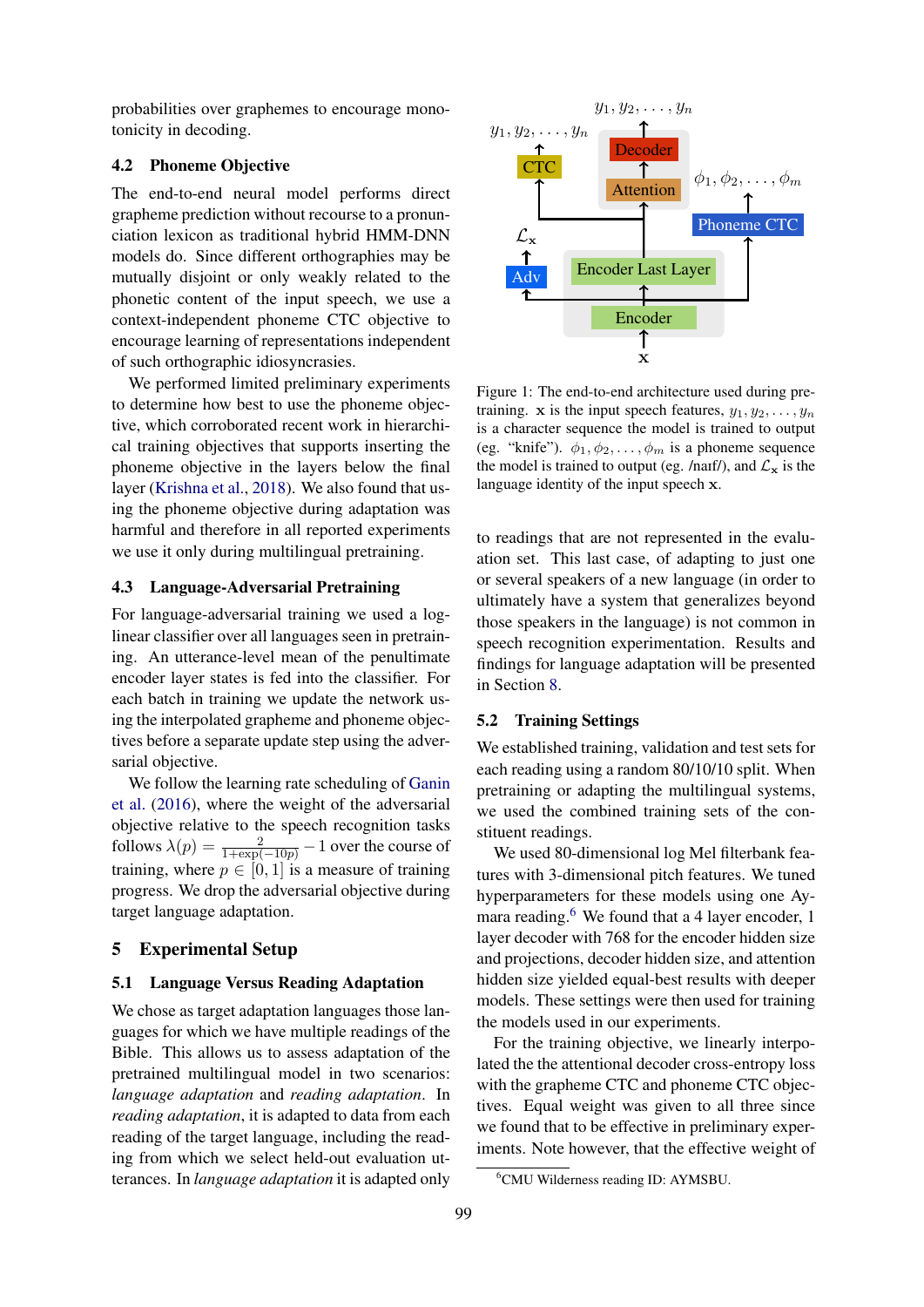<span id="page-4-1"></span>

| Target     | Mono |                          | <b>OUE</b>           |                          | <b>CYR</b>                                                  |              |      | QUE+CYR |                              |
|------------|------|--------------------------|----------------------|--------------------------|-------------------------------------------------------------|--------------|------|---------|------------------------------|
|            |      | $\overline{\phantom{a}}$ | +phn+adv             | $\overline{\phantom{a}}$ | +phn+adv                                                    |              | +phn | +adv    | +phn+adv                     |
| Aymara     | 40.6 | 34.3                     | $34.5 (+0.6\%)$ 37.9 |                          | $35.9$ $(-5.3\%)$                                           | $\vert$ 34.6 | 34.2 |         | 34.8 <b>34.2</b> $(-1.2\%)$  |
| SB Ouechua | 14.8 | 13.8                     | $14.0 (+1.4\%)$      | 16.3                     | $17.0$ $(+4.3\%)$                                           | 14.9         | 14.2 | 14.0    | $13.9(-6.7\%)$               |
| Indonesian | 14.9 | 15.1                     | $15.3 (+1.3\%)$      | 16.1                     | $17.9 (+11.2\%)$                                            | 15.8         | 15.6 |         | 15.5 <b>14.7</b> $(-7.0\%)$  |
|            |      |                          |                      |                          | Avg. rel. $\Delta$ : (+1.1%)   Avg. rel. $\Delta$ : (+3.4%) |              |      |         | Avg. rel. $\Delta$ : (-4.9%) |

Table 2: Word error rate (%) comparison of multilingual models adapted to target languages, with and without auxiliary training objectives (relative change in parentheses). Additionally including Cyrillic-script languages in pretraining (CYR) doesn't consistently improve over a model pretrained on Quechuan languages (QUE) unless additional phoneme and language-adversarial objectives (+phn and +adv) are used in combination (+phn+adv). The auxiliary objectives help when pretraining languages are varied, but hinder when they are very similar. The final four columns suggest that the objectives are complementary. Average relative word error rate change for each pretraining set when adding in the auxiliary objectives (versus no aditional objectives) is indicated by *Avg. rel.* ∆.

the adversarial objective effectively changes over the course of training because of the learning rate scheduling mentioned in §[4.3.](#page-3-2) We trained for 15 epochs in all cases except where otherwise noted.

Note that during adaptation we initialize the model using both the multilingual encoder and decoder. We found this to work best in preliminary experimentation on a Spanish reading.

## <span id="page-4-0"></span>6 Preliminary Investigation of the Auxiliary Objectives

In this section we evaluate the use of the auxiliary phoneme and language-adversarial objectives described in Section [4](#page-2-3) on two divergent groups of languages that are distinct along a number of dimensions, including orthography, language family and phonology, in order to assess the auxiliary objectives' capacity to bridge the divide between these languages during pretraining. This serves as an initial exploration before further experiments in Section [7](#page-5-0) and Section [8,](#page-8-0) where we choose from a broader set of pretraining languages.

Pretraining languages We pretrained models on two groups of languages separately and together. The first consists of six languages from the Quechuan language family, including subvarieties of Quechua I and II (qub, quf, qvs, qvw, qwh and qvh). We henceforth refer to this group as QUE. The second consists of six languages that use the Cyrillic script and we refer to this group as CYR. These languages include Nogai (nog), Bashkir (bak), Gagauz (gag), Khakas (kjh), Crimean Tatar (crh), and Russian (rus). With the exception of Russian, these languages are all Turkic. The character sets do not overlap between QUE and CYR and this was a deliberate choice in this preliminary experiment to maximize the differences between the two groups.

Evaluation languages To test the pretrained models in varied contexts, we evaluate our models on three languages: Central Aymara (ayr), South Bolivian Quechua (SB Quechua; quh), and Indonesian (ind). These languages vary in a number of dimensions: SB Quechua is very closely related to QUE, while Indonesian is distant; Aymara is phonologically very similar to Quechuan languages, but is considered to be from a different family; Aymara had a high monolingual baseline error rate, while the others are lower; and Indonesian has three readings while the others have two. However, all evaluation languages use the Latin script. Note that in this section we assess performance in the reading adaptation case, while Section [8](#page-8-0) presents results on the held-out reading case.

Experiments Table [2](#page-4-1) compares the performance of monolingual target-language models to models adapted to the target language after being pretrained on QUE, CYR and their combination, QUE+CYR. CYR pretraining underperforms pretraining with QUE for all evaluation languages likely due to the orthographic mismatch with all of the evaluation languages. The model pretrained on QUE+CYR also underperforms QUE. Introducing the auxiliary phoneme and languageadversarial objectives helps to overcome this performance loss, making the QUE+CYR-pretrained model the best for adaptation to Aymara and Indonesian. QUE remained the best pretraining set for adaptation to SB Quechua, which is unsurprising given how well represented SB Quechua is by the languages included in the Quechuan language group. This suggests that when a substantial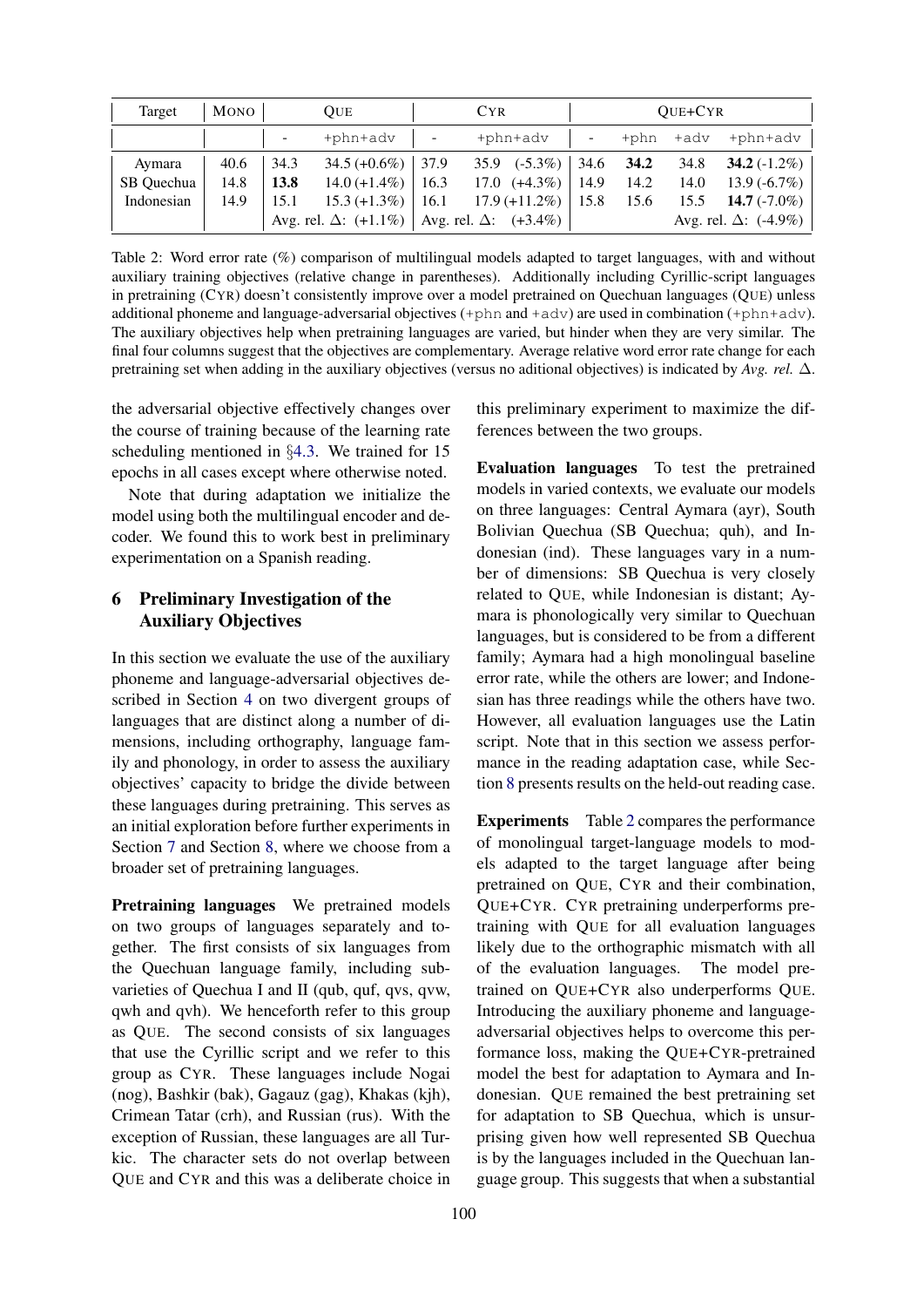<span id="page-5-2"></span>

Figure 2: t-SNE representation of encoder states corresponding to /a/ and /i/ across Quechua (Huamalies Dos de Mayo; qvh), Russian (rus), and Nogai (nog). *Left*: the model without the phoneme and adversarial objective. *Right*: the phoneme and language-adversarial objectives are added in, causing phoneme clusters between languages to gather closer together, and language to become less relevant in cluster placement.

amount of data in very closely related languages is available (in this case, close to 100 hours of QUE data), then there is little to be gained from highly unrelated languages.

When pretraining on QUE and CYR separately, the auxiliary objectives underperformed baseline multilingual pretraining on average. The variation in languages within these groups is far less than the variation between groups. Given that the phoneme and adversarial objectives are intended to overcome variation between pretraining languages, this result indicates that there must be a sufficient level of diversity in the pretraining languages before the auxiliary objectives are of benefit when adapting to certain target languages.

Results from pretraining on QUE+CYR showed either objective to help on average, and that the effects are complementary. Because of this, we opted to include them together in subsequent experimentation. We evaluated this best performing model on the larger set of other evaluation languages. Results in Table [3](#page-6-0) show that in all cases multilingual pretraining of QUE+CYR with the auxiliary objectives outperformed its counterpart without the objectives (which frequently undeperformed the monolingual model), and in all but one case this led to an improvement over the monolingual baseline.[7](#page-5-1)

To gain insight into how the auxiliary objectives change the representation of speech learnt by the models, we applied 2D t-SNE dimensionality reduction [\(Van Der Maaten and Hinton,](#page-10-24) [2008\)](#page-10-24). Figure [2](#page-5-2) plots the representations of two phonemes in three languages learnt by the encoder $8$  in the case without and with the auxiliary objectives. In the multilingual pretraining baseline, six clusters are represented for each language–phoneme combination. These appear stratified by language, with different phoneme clusters within languages close to one another. With the auxiliary objectives, phoneme clusters between languages move closer to one another, while language identity becomes less relevant in determining which phoneme clusters neighbour one another. In the latter plot, the Nogai phonemes become separated by a Russian /A/. This is particularly salient since the Nogai speaker was female, while the Russian speaker had a deep male voice.

## <span id="page-5-0"></span>7 Reading Adaptation

In the previous section we explored the use of two dissimilar groups of languages in a multilingual setup. Multilingual pretraining of languages from a different language family and script benefitted from an explicit phoneme objective and adversarial objective when there was sufficient diversity in the pretraining languages. However, a change in orthography was conflated with a change in language family, geographic location, and phono-

<span id="page-5-1"></span><sup>7</sup>However, this doesn't hold in the *language adaptation* scenario, where the auxiliary objectives help QUE+CYR only slightly; see Section [8.](#page-8-0)

<span id="page-5-3"></span><sup>&</sup>lt;sup>8</sup>We established the correspondence between encoder states and phonemes by using forced alignment with Kaldi [\(Povey et al.,](#page-9-23) [2011\)](#page-9-23), taking the encoder state at the mid-point of the duration on the phonemes.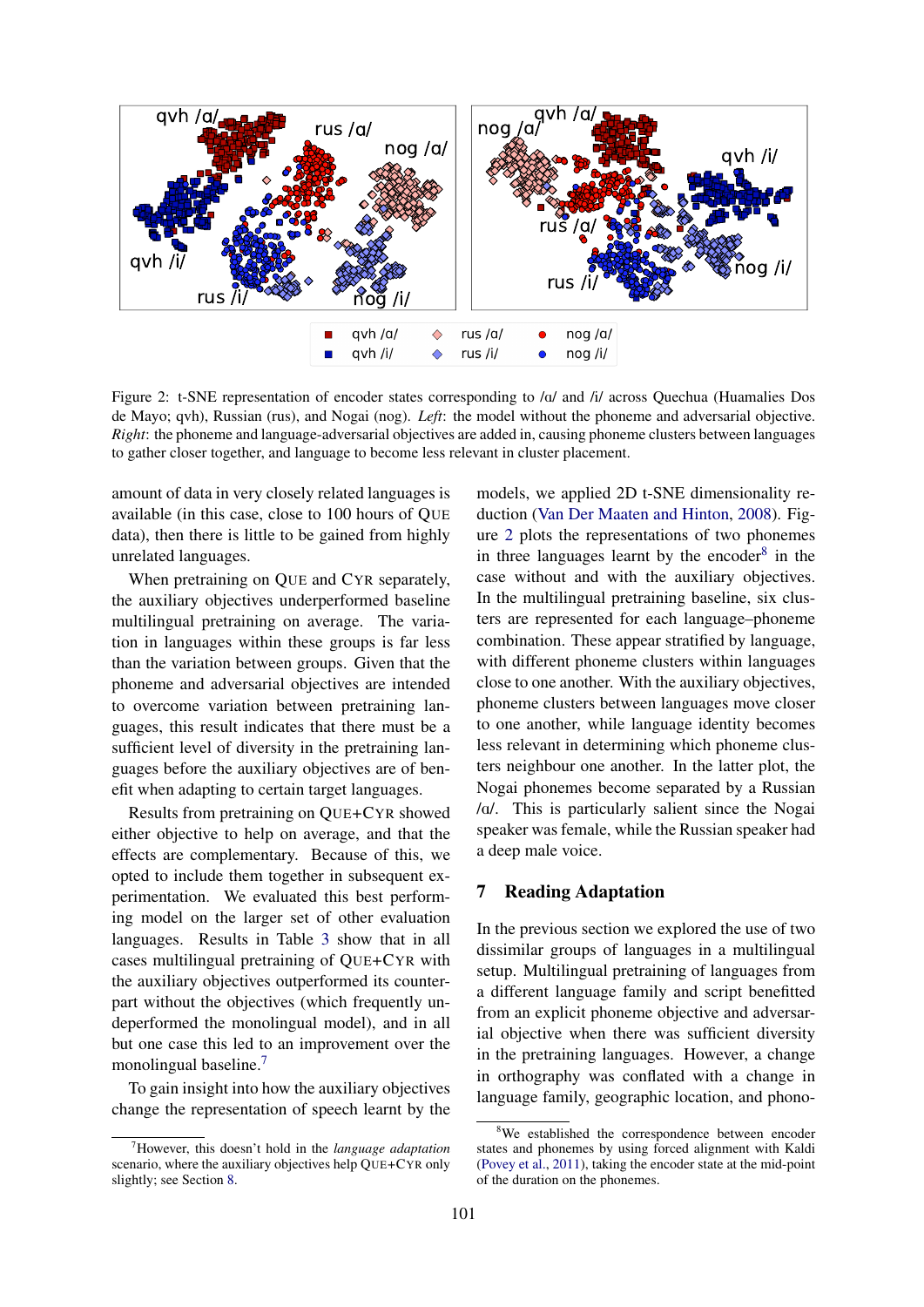<span id="page-6-0"></span>

|     | <b>MONO</b> | OUE+CYR                            | PHONOLOGY                          | <b>GEO</b>                         | $100$ -LANG                        |  |
|-----|-------------|------------------------------------|------------------------------------|------------------------------------|------------------------------------|--|
|     |             | +phn+adv                           | $+$ phn $+$ adv                    | +phn+adv                           | +phn+adv                           |  |
| ayr | 40.6        | $(-1.2\%)$<br>34.6<br>34.2         | 33.9<br>$34.5 (+1.8\%)$            | 35.4<br>34.9 $(-1.4\%)$            | 34.2<br>$34.5 (+0.9\%)$            |  |
| quh | 14.8        | $(-6.7\%)$<br>14.9<br>13.9         | $14.5 (+0.7%)$<br>14.4             | 15.5<br>14.8 $(-4.5\%)$            | 14.7 $(-2.6%)$<br>15.1             |  |
| kek | 23.9        | 24.8<br>$(-4.4\%)$<br>23.7         | 24.5 $(-1.2\%)$<br>24.8            | <b>22.9</b> $(-0.4\%)$<br>23.0     | 24.4 $(-2.0\%)$<br>24.9            |  |
| ixl | 20.7        | 21.2<br>$(-5.2\%)$<br>20.1         | -                                  | 19.7<br>$20.1 (+2.0\%)$            | 20.8<br>20.6 $(-1.0\%)$            |  |
| mlg | 45.2        | $(-4.8\%)$<br>43.5<br>41.4         | 41.7 $(-3.5\%)$<br>43.2            | 42.2 $(-2.5\%)$<br>43.3            | 42.2 $(-5.0\%)$<br>44.4            |  |
| ind | 14.9        | 15.8<br>$(-7.0\%)$<br>14.7         | 13.7<br>$14.3 (+4.4\%)$            | 13.7 $(-2.1\%)$<br>14.0            | 14.2 $(-3.4\%)$<br>14.7            |  |
| kia | 14.6        | $(-9.6\%)$<br>14.6<br>13.2         | -                                  | 12.1 $(-0.0\%)$<br>12.1            | 13.0 $(-9.7%)$<br>14.4             |  |
| swe | 20.5        | $(-4.9\%)$<br>22.7<br>21.6         | 24.2 $(-8.3\%)$<br>26.4            | 22.0<br>$21.2$ (-3.6%)             | 23.9<br>$24.6 (+2.9%)$             |  |
| spn | 14.5        | 14.4 (-26.9%)<br>19.7              | 13.8 $(-0.7\%)$<br>13.9            | 12.1 $(-7.6\%)$<br>13.1            | 15.8<br>14.8 $(-6.3\%)$            |  |
|     |             | $(-7.8\%)$<br>Avg. rel. $\Delta$ : | $(-1.0\%)$<br>Avg. rel. $\Delta$ : | $(-2.3\%)$<br>Avg. rel. $\Delta$ : | $(-2.9\%)$<br>Avg. rel. $\Delta$ : |  |

Table 3: Word error rate (%) comparison of adaptation of models pretrained on: Quechuan and Cyrillic-script languages (QUE+CYR), languages phonologically and phonetically similar to the target (PHON/INV), geographically proximate languages (GEO), and a massively multilingual set of languages (100-LANG). In each case we compared the average relative WER change when adding auxiliary phoneme and language-adversarial objectives (+phn+adv). Dashed entries had phonology and phonetic inventories that weren't well attested in URIEL, so were not assessed.

logical/phonetic characteristics. In this section, we investigate which factors are most important in choosing languages for multilingual pretraining and how useful it is to scale up model pretraining to many languages. This exploration is conducted in the reading adaptation scenario; language adaptation with unseen target speakers is addressed in Section [8.](#page-8-0) Beyond answering these questions, this investigation reveals more information about the utility of the proposed auxiliary objectives in different scenarios.

Phonology & Geography We test across a number of evaluation languages (c.f. Table [1\)](#page-2-2) by determining, for each evaluation language, groups of pretraining languages that are similar to the evaluation languages in different ways. In order to determine language similarity in a principled way we used URIEL and *lang2vec* [\(Lit](#page-9-24)[tell et al.,](#page-9-24) [2017\)](#page-9-24) to produce feature vectors for each language based on information from several linguistic resources before calculating their cosine similarity. For each language we used two feature vectors. The first is a concatenation of the lang2vec phonology\_average and inventory average vectors, characterizing phonological properties and phonetic inventory. The second represents geographic location. We denote these two groups PHON/INV and GEO respectively.<sup>[9](#page-6-1)</sup> Geographic proximity may serve as a proxy for other similarities not captured in PHON/INV, including language family, orthographic similarity, and the likelihood of exchanged loan words.

We filtered for languages in the dataset with good or very good alignments before ranking them by cosine similarity with the evaluation languages in terms of phonological and phonetic similarity as well as geographical proximity. To create each of the pretraining sets, we took between 7 and 14 of the top languages, matching approximately the total duration of the phonetically/phonologically similar groups with the ge-ographically proximate language groups.<sup>[10](#page-6-2)</sup> For most languages, there is no overlap between the GEO and PHON/INV sets.

Massively multilingual model As a further point of comparison, we pretrain a model on around 100 languages (denoted 100-LANG), for approximately 1650 training hours in total. $^{11}$  $^{11}$  $^{11}$ 

### 7.1 Auxiliary Objectives Findings

The results in Table [3](#page-6-0) extend on our findings in Section [6,](#page-4-0) continuing to support the benefit of the use of the auxiliary objectives while shedding more light on the type of language variability the objectives help to overcome. GEO and 100-LANG

<span id="page-6-1"></span><sup>&</sup>lt;sup>9</sup>We didn't create PHON/INV sets for Ixil and Garap because their phonological features and phonetic inventories were not well attested, and we didn't use the lang2vec lan-

guage family vectors since most of the Quechuan languages were not captured as being highly similar to SB Quechua.

<span id="page-6-2"></span><sup>&</sup>lt;sup>10</sup>An exhaustive list of the CMU Wilderness language codes for each pretraining group can be found in Appendix [A,](#page-10-25) along with durations of each pretraining set.

<span id="page-6-3"></span><sup>&</sup>lt;sup>11</sup>These models were pretrained for 6 epochs.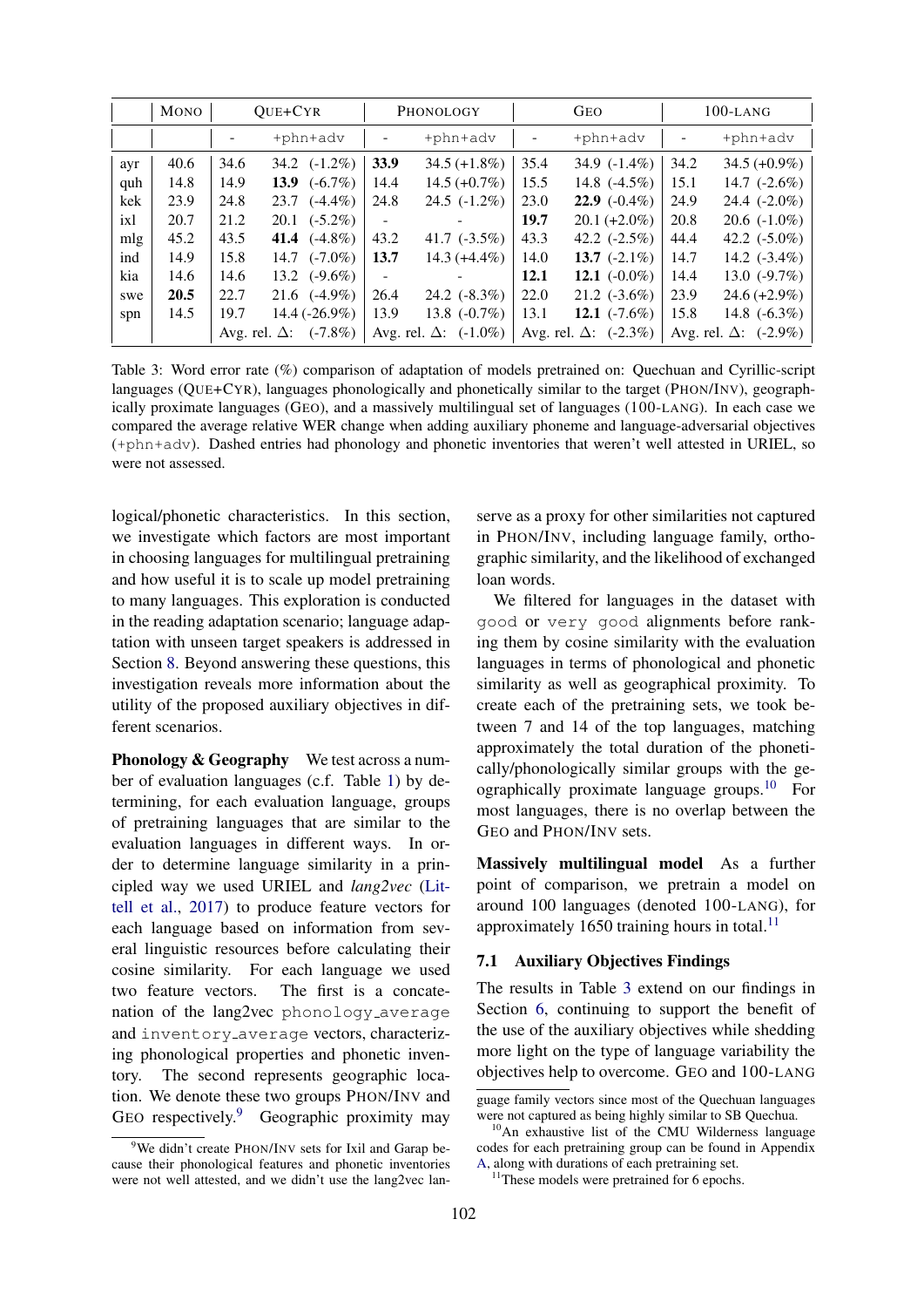benefitted comparably from the objectives on average, while PHON/INV did less so. QUE+CYR benefitted the most. This suggests that the objectives may help more when pretraining languages are orthographically, phonetically and phonologically diverse.

Unlike the other languages, the Swedish PHON/INV vectors were not well attested. As a result the Swedish PHON/INV group has languages with a similar phonetic inventory that were also unattested phonologically. This model underperformed the monolingual model by a large margin, suggesting that similarity of phonetic inventory alone may not be so useful alone without similarity of phonological features. Models pretrained on this set also benefitted the most from the auxiliary objectives. It may be the case that the auxiliary objectives push together representations of allophones within languages, and pronunciation variations of the same phonemes between languages. When Swedish is discounted, the average relative improvement when adding auxiliary objectives for PHON/INV becomes negligable.

The PHON/INV configurations are hurt by the auxiliary objectives for SB Quechua and Aymara and Indonesian. The PHON/INV sets for the first two of these languages emphasized Quechuan languages, and this corroborates the indication in Section [6](#page-4-0) that the auxiliary objectives may not help so much when pretraining languages are similar. On the other hand, the Indonesian PHON/INV included Afro-Asiatic and Niger-Congo languages, as well an Indo-European language and Huave, a language isolate from Mexico, yet it was not improved by auxiliary objectives.

#### 7.2 Choice of Pretraining Languages

The average relative word error rate (WER) change for GEO against PHON/INV was -2.2% without auxiliary objectives, and -4.4% with them, $12$  suggesting that features correlated with geography are useful for guiding pretraining language selection. Counter-examples were Aymara, SB Quechua and Malagasy, which performed worse when pretrained on GEO. In the case of SB Quechua, only one Quechuan language was represented in GEO (Inga), while PHON/INV had three (qub, qvh, quf). Madagascar is far removed from where most Austronesian languages are spoken, so Malagasy's GEO set were almost all Niger-Congo

<span id="page-7-1"></span>

Figure 3: Scaling training/adaptation data for Swedish. Adapting to the full dataset, the auxiliary objectives underperformed both the monolingual and baselines, but yields an advantage when the model is adapted to less target language data.

languages, while the PHON/INV had a diverse array of Austronesian, Indo European, Afro-Asiatic, Sino-Tibetan and Mayan languages. However, on average, these results suggest that geographical proximity is a decent guide to pretraining language selection. Another advantage is that it requires no explicit phonological features, making it applicable to a much larger number of languages.

The average relative WER change of 100- LANG against MONO was +1.3%, indicating that massively multilingual pretraining by itself not useful if the target speakers are seen in training. Using the auxiliary objectives overcame the difference, resulting in a -1.6% average relative WER change. However, pretraining with GEO+phn+adv yielded an average relative delta of -7.4% over the monolingual model. Though more languages help, they are not necessarily better than geographically proximal languages (however, results are very different when not adapting to target speakers: see Section [8\)](#page-8-0).

In two cases pretraining with 100-LANG was hindered by the auxiliary objective. In one of these cases, Swedish, both 100-LANG variations substantially underperformed the monolingual baseline. One possible reason is that there is enough target language and speaker data that the multilingual pretraining and auxiliary objectives offer no benefit. We scaled training/adaptation data for Swedish from under 1 hour. Figure [3](#page-7-1) indicates that in this case the auxiliary objectives do lead to better initialization, with gains being lost only when around 5 hours of target language and reading data

<span id="page-7-0"></span><sup>&</sup>lt;sup>12</sup>Discounting Swedish, this becomes  $+0.2\%$  and  $-3.1\%$ .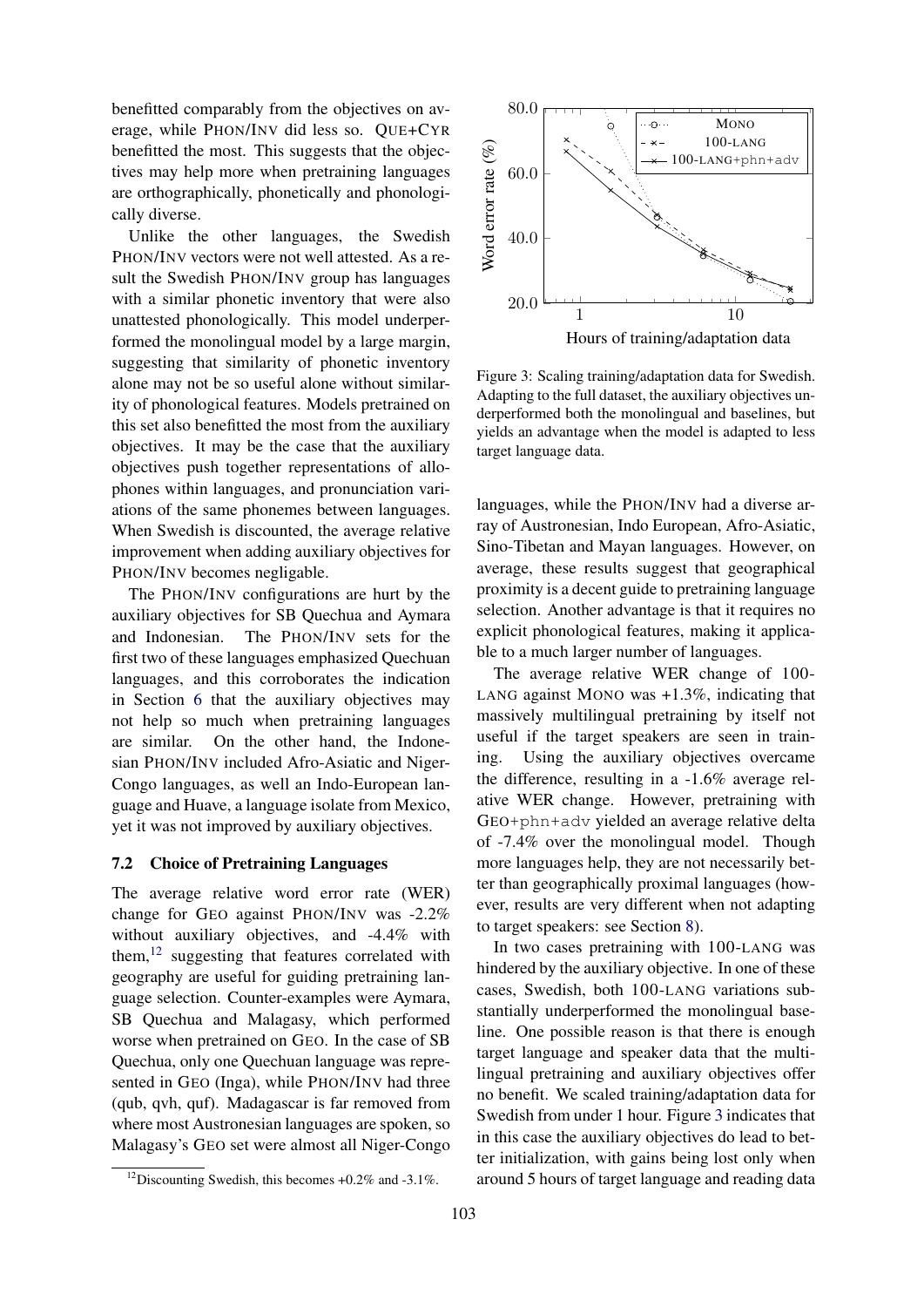are seen.

### <span id="page-8-0"></span>8 Language Adaptation

Previous sections have addressed the reading adaptation scenario, where the ASR model is adapted to speech from the target reading (ie. where target speakers have been heard in adaptation). In this section we evaluate in a language adaptation scenario, adapting to readings in the target language, but not the target reading. The question of how well a multilingual model can be adapted to a language on the basis of recordings from a small number of target-language speakers is relevant to incident response situations such as those modelled by LORELEI [\(Strassel and Tracey,](#page-10-4) [2016\)](#page-10-4), where a single language consultant is available for which recorded speech can be made. We performed experiments analogous to those of the previous sections where the evaluation reading was not seen in training or adaptation. This is a challenging task as the model must generalize to multiple speakers of a language on the basis of seeing only several in training. Most of the findings corroborate what was found in the previous sections. Here we highlight differences.

Massively multilingual pretraining led to substantially better performance than other methods, unlike in the reading adaptation task. For each evaluation language, the 100-LANG model outperformed the next best method, with one exception: Indonesian. In that case GEO set performed the best, as the languages were not only geographically proximate, but also consisted entirely of other Austronesian languages. The takeaway (c.f. Table [4\)](#page-8-1) is that you should always use more pretraining languages unless you know your target speakers, as in the reading adaptation scenario.

Auxiliary objectives remained useful on the whole. However, while the difference in WER achieved when adding the auxiliary objectives was similar to those reported in Section [7](#page-5-0) for PHON/INV and 100-LANG, GEO and QUE+CYR no longer achieved improvements. QUE+CYR notably only achieved a -0.2% average relative WER change when adding the auxiliary objectives, while achieving -7.8% in the reading adaptation case. While the auxiliary objectives remained useful on the whole, their effect was dwarfed by the value of adding more languages.

<span id="page-8-1"></span>

|                                                                     | <b>MONO</b> | OUE<br>$+CYR$ | <b>PHON</b><br>$+$ INV | <b>GEO</b> | $100 - LAMG$           |  |
|---------------------------------------------------------------------|-------------|---------------|------------------------|------------|------------------------|--|
| ayr                                                                 | 91.4        | 86.3          | 86.7                   | 87.2       | <b>79.2</b> $(-8.2\%)$ |  |
| quh                                                                 | 62.3        | 35.8          | 35.5                   | 42.8       | 30.1 $(-15.2\%)$       |  |
| kek                                                                 | 75.6        | 74.3          | 73.8                   | 74.4       | 73.5 $(-0.4\%)$        |  |
| ix1                                                                 | 81.8        | 79.8          |                        | 78.4       | <b>74.3</b> $(-6.9\%)$ |  |
| mlg                                                                 | 103.6       | 68.3          | 64.0                   | 63.7       | 62.2 $(-2.4\%)$        |  |
| ind                                                                 | 24.6        | 23.5          | 22.1                   | 21.1       | $21.6 (+2.4\%)$        |  |
| kia                                                                 | 57.2        | 51.5          |                        | 49.9       | 48.2 $(-6.4\%)$        |  |
| swe                                                                 | 72.9        | 64.4          | 75.4                   | 62.5       | 55.1 $(-11.8\%)$       |  |
| spn                                                                 | 44.8        | 33.8          | 33.4                   | 32.7       | <b>29.9</b> $(-8.6\%)$ |  |
| Avg. rel. $\Delta$ of 100-LANG wrt. next best method:<br>$(-6.0\%)$ |             |               |                        |            |                        |  |

Table 4: Adaptation to the non-target reading in the target language. All language sets use the auxiliary training objectives, which again exhibited an relative gain over the corresponding model without. The relative deltas of 100-LANG are with respect to the next closest model on a language-by-language basis.

Phonology versus Geography GEO sets with or without auxiliary objectives lost their edge over PHON/INV, with high variance in scores. The amount of training data becomes the dominating variable affecting WER.

## 9 Conclusions

We have explored the utility of pretraining multilingual models on a variety of language sets, scaling to as as many as 100 languages. Our experiments have demonstrated the value of auxiliary phoneme and language-adversarial pretraining objectives in a multilingual end-to-end ASR framework, particularly when the pretraining languages are diverse. Our results suggest how to pick pretraining languages when target speakers are seen in the adaptation data: find geographically proximal languages. When adapting to just several non-target speakers, exposure to more speech in pretraining is the most important thing for model generality, even if from a wide range of dissimilar languages.

#### Acknowledgments

We would like to thank Tim Baldwin for an off-hand comment that planted the languageadversarial idea in the first author's head, and to Trevor Cohn for some related discussion. Thanks also go to Alexis Michaud and the reviewers for comments.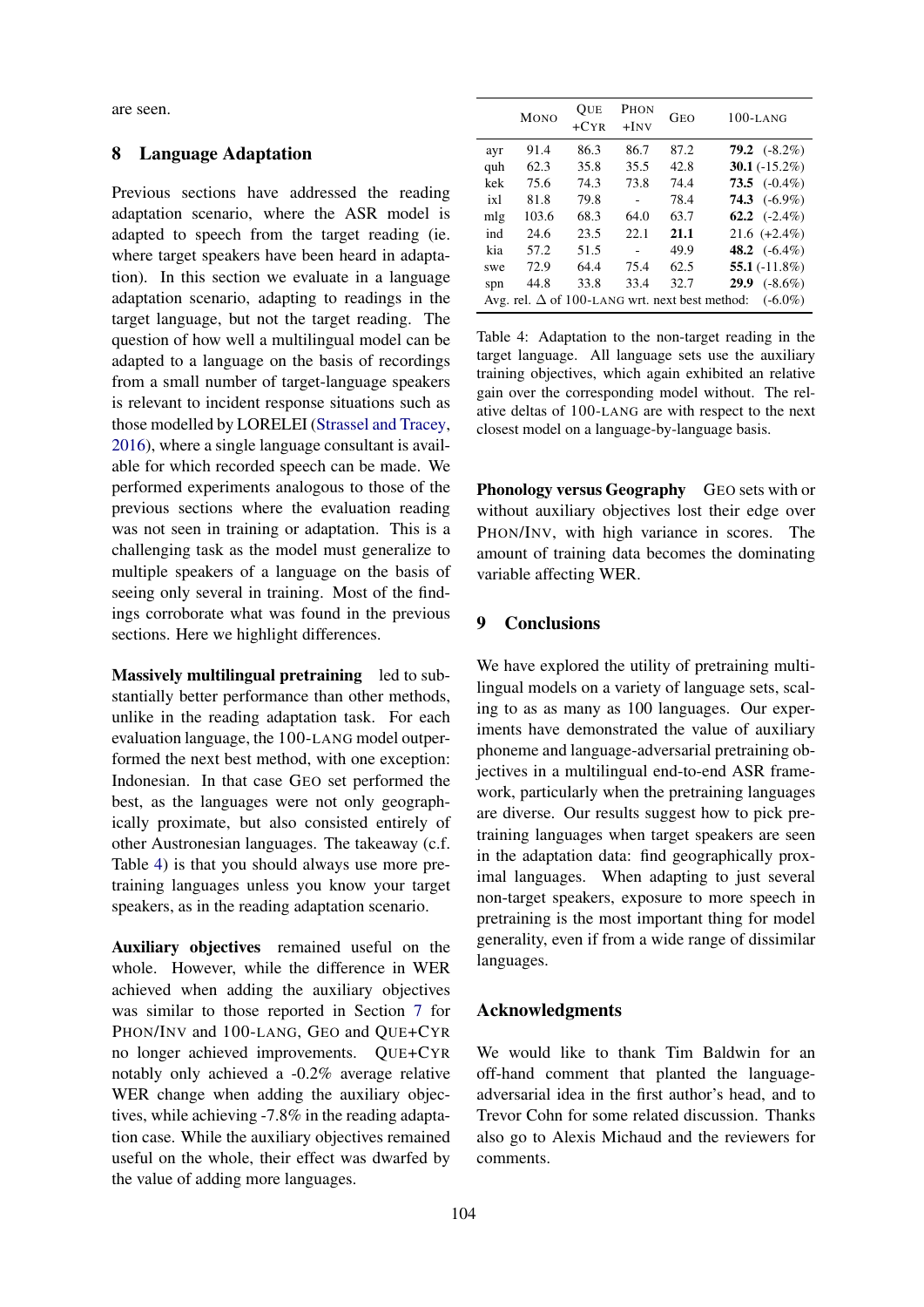#### References

- <span id="page-9-1"></span>Alan W Black. 2019. CMU Wilderness Multilingual Speech Dataset. In *ICASSP*.
- <span id="page-9-12"></span>William Chan, Navdeep Jaitly, Quoc V. Le, and Oriol Vinyals. 2015. [Listen, attend and spell.](http://arxiv.org/abs/1508.01211) In *ICASSP*.
- <span id="page-9-17"></span>Chung-Cheng Chiu, Tara N Sainath, Yonghui Wu, Rohit Prabhavalkar, Patrick Nguyen, Zhifeng Chen, Anjuli Kannan, Ron J Weiss, Kanishka Rao, Katya Gonina, et al. 2018. State-of-the-art speech recognition with sequence-to-sequence models. In *ICASSP*.
- <span id="page-9-11"></span>Jan K Chorowski, Dzmitry Bahdanau, Dmitriy Serdyuk, Kyunghyun Cho, and Yoshua Bengio. 2015. [Attention-based models for speech recogni](http://papers.nips.cc/paper/5847-attention-based-models-for-speech-recognition.pdf)[tion.](http://papers.nips.cc/paper/5847-attention-based-models-for-speech-recognition.pdf) *Advances in Neural Information Processing Systems 28*, pages 577–585.
- <span id="page-9-19"></span>Siddharth Dalmia, Ramon Sanabria, Florian Metze, and Alan W Black. 2018. [Sequence-based multi](https://arxiv.org/pdf/1802.07420.pdf)[lingual low resource speech recognition.](https://arxiv.org/pdf/1802.07420.pdf) In *ICASSP*.
- <span id="page-9-9"></span>Van Hai Do, Xiong Xiao, Eng Siong Chng, and Haizhou Li. 2014. [Cross-lingual phone mapping](https://doi.org/10.1587/transinf.E97.D.285) [for large vocabulary speech recognition of under](https://doi.org/10.1587/transinf.E97.D.285)[resourced languages.](https://doi.org/10.1587/transinf.E97.D.285) *IEICE Transactions on Information and Systems*, E97-D(2).
- <span id="page-9-0"></span>Mark J F Gales, Kate M Knill, Anton Ragni, and Shakti P Rath. 2014. Speech recognition and keyword spotting for low-resource languages: BABEL project research at CUED. In *Spoken Language Technologies for Under-Resourced Languages*.
- <span id="page-9-3"></span>Yaroslav Ganin, Evgeniya Ustinova, Hana Ajakan, Pascal Germain, Hugo Larochelle, François Laviolette, Mario Marchand, and Victor Lempitsky. 2016. [Domain-adversarial training of neural net](http://arxiv.org/abs/1505.07818)[works.](http://arxiv.org/abs/1505.07818) *Journal of Machine Learning Research*, 17(1).
- <span id="page-9-14"></span>A Graves, A.-R. Mohamed, and G Hinton. 2013. [Speech recognition with deep recurrent neural net](https://doi.org/10.1109/ICASSP.2013.6638947)[works.](https://doi.org/10.1109/ICASSP.2013.6638947) *ICASSP*.
- <span id="page-9-13"></span>Alex Graves, Santiago Fernandez, Faustino Gomez, and Jurgen Schmidhuber. 2006. [Connectionist](https://doi.org/10.1145/1143844.1143891) [temporal classification: labelling unsegmented se](https://doi.org/10.1145/1143844.1143891)[quence data with recurrent neural networks.](https://doi.org/10.1145/1143844.1143891) *ICML*.
- <span id="page-9-10"></span>Georg Heigold, Vincent Vanhoucke, Alan Senior, Patrick Nguyen, Marc'Aurelio Ranzato, Matthieu Devin, and Jeffrey Dean. 2013. Multilingual acoustic models using distributed deep neural networks. In *ICASSP*.
- <span id="page-9-22"></span>Sepp Hochreiter and Jürgen Schmidhuber. 1997. Long short-term memory. *Neural computation*, 9(8).
- <span id="page-9-16"></span>Takaaki Hori, Shinji Watanabe, Yu Zhang, and William Chan. 2017. [Advances in joint CTC-attention based](http://arxiv.org/abs/1706.02737) [end-to-end speech recognition with a deep CNN en](http://arxiv.org/abs/1706.02737)[coder and RNN-LM.](http://arxiv.org/abs/1706.02737) In *INTERSPEECH*.
- <span id="page-9-8"></span>David Imseng, Petr Motlicek, Hervé Bourlard, and Philip N Garner. 2014. Using out-of-language data to improve an under-resourced speech recognizer. *Speech Communication*, 56.
- <span id="page-9-20"></span>Hirofumi Inaguma, Jaejin Cho, Murali Karthick Baskar, Tatsuya Kawahara, and Shinji Watanabe. 2018. [Transfer learning of language-independent](http://arxiv.org/abs/1811.02134) [end-to-end ASR with language model fusion.](http://arxiv.org/abs/1811.02134) *arXiv:1811.02134*.
- <span id="page-9-5"></span>Martin Karafiat, Murali Karthick Baskar, Shinji ´ Watanabe, Takaaki Hori, Matthew Wiesner, and Jan "Honza" Černocký. 2018. [Analysis of multilin](http://arxiv.org/abs/1811.03451)[gual sequence-to-sequence speech recognition sys](http://arxiv.org/abs/1811.03451)[tems.](http://arxiv.org/abs/1811.03451) *arXiv:1811.03451*.
- <span id="page-9-15"></span>Suyoun Kim, Takaaki Hori, and Shinji Watanabe. 2016. [Joint CTC-attention based end-to-end speech](http://arxiv.org/abs/1609.06773) [recognition using multi-task learning.](http://arxiv.org/abs/1609.06773) In *ICASSP*.
- <span id="page-9-4"></span>Kalpesh Krishna, Shubham Toshniwal, and Karen Livescu. 2018. [Hierarchical multitask learning for](http://arxiv.org/abs/1807.06234) [CTC-based speech recognition.](http://arxiv.org/abs/1807.06234) *arXiv:1807.06234*.
- <span id="page-9-6"></span>Viet Bac Le and Laurent Besacier. 2005. First steps in fast acoustic modeling for a new target language: application to Vietnamese. In *ICASSP*.
- <span id="page-9-24"></span>Patrick Littell, David Mortensen, Ke Lin, Katherine Kairis, Carlisle Turner, and Lori Levin. 2017. URIEL and lang2vec: Representing languages as typological, geographical, and phylogenetic vectors. In *EACL*.
- <span id="page-9-2"></span>Alexis Michaud, Oliver Adams, Trevor Anthony Cohn, Graham Neubig, and Séverine Guillaume. 2018. Integrating automatic transcription into the language documentation workflow: Experiments with Na data and the Persephone toolkit. *Language Documentation & Conservation*, 12.
- <span id="page-9-18"></span>Markus Müller, Sebastian Stüker, and Alex Waibel. 2017. [Phonemic and Graphemic Multilingual CTC](http://arxiv.org/abs/1711.04564) [Based Speech Recognition.](http://arxiv.org/abs/1711.04564) *arXiv:1711.04564*.
- <span id="page-9-21"></span>Adam Paszke, Sam Gross, Soumith Chintala, Gregory Chanan, Edward Yang, Zachary DeVito, Zeming Lin, Alban Desmaison, Luca Antiga, and Adam Lerer. 2017. Automatic differentiation in pytorch. *NeurIPS*.
- <span id="page-9-7"></span>Christian Plahl, Ralf Schlüter, and Hermann Ney. 2011. Cross-lingual portability of Chinese and English neural network features for French and German LVCSR. In *Automatic Speech Recognition and Understanding (ASRU), IEEE Workshop on*.
- <span id="page-9-23"></span>Daniel Povey, Arnab Ghoshal, Gilles Boulianne, Lukas Burget, Ondrej Glembek, Nagendra Goel, Mirko Hannemann, Petr Motlicek, Yanmin Qian, Petr Schwarz, and Others. 2011. The Kaldi speech recognition toolkit. In *Automatic Speech Recognition and Understanding (ASRU), IEEE workshop on*.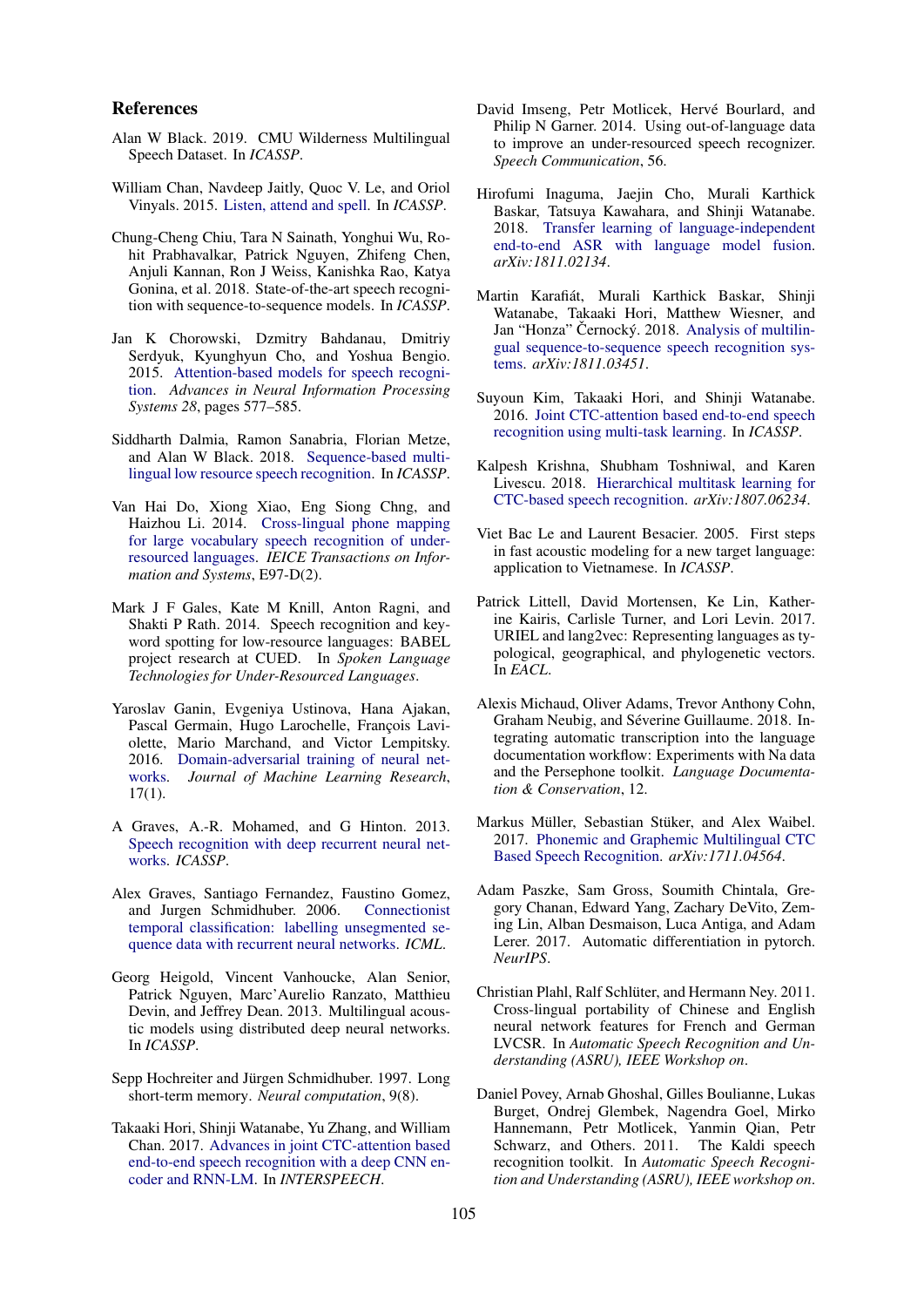- <span id="page-10-5"></span>Kanishka Rao and Haim Sak. 2017. Multi-accent speech recognition with hierarchical grapheme based models. *ICASSP*.
- <span id="page-10-14"></span>Ramon Sanabria and Florian Metze. 2018. [Hierarchi](http://arxiv.org/abs/1807.07104)[cal multi task learning with CTC.](http://arxiv.org/abs/1807.07104) In *IEEE Spoken Language Technology Workshop (SLT)*.
- <span id="page-10-1"></span>Stefano Scanzio, Pietro Laface, Luciano Fissore, Roberto Gemello, and Franco Mana. 2008. On the use of a multilingual neural network front-end. In *INTERSPEECH*.
- <span id="page-10-11"></span>Odette Scharenborg, Francesco Ciannella, Shruti Palaskar, Alan Black, Florian Metze, Lucas Ondel, and Mark Hasegawa-Johnson. 2017. [Building an](http://www.isle.illinois.edu/sst/pubs/2017/scharenborg17icnlssp.pdf) [ASR system for a low-research language through the](http://www.isle.illinois.edu/sst/pubs/2017/scharenborg17icnlssp.pdf) [adaptation of a high-resource language ASR system:](http://www.isle.illinois.edu/sst/pubs/2017/scharenborg17icnlssp.pdf) [preliminary results.](http://www.isle.illinois.edu/sst/pubs/2017/scharenborg17icnlssp.pdf) In *International Conference on Natural Language, Signal and Speech Processing (ICNLSSP)*.
- <span id="page-10-3"></span>Tanja Schultz. 2002. GlobalPhone: a multilingual speech and text database developed at Karlsruhe University. In *Seventh International Conference on Spoken Language Processing*.
- <span id="page-10-7"></span>Tanja Schultz and Alex Waibel. 2001. Experiments on cross-language acoustic Modeling. *EU-ROSPEECH'01*.
- <span id="page-10-23"></span>Mike Schuster and Kuldip K Paliwal. 1997. Bidirectional recurrent neural networks. *IEEE Transactions on Signal Processing*, 45(11).
- <span id="page-10-22"></span>Tom Sercu, Christian Puhrsch, Brian Kingsbury, and Yorktown Heights. 2016. Very deep multilingual convolutional neural networks for LVCSR. In *ICASSP*.
- <span id="page-10-15"></span>Yusuke Shinohara. 2016. [Adversarial multi-task learn](https://doi.org/10.21437/Interspeech.2016-879)[ing of deep neural networks for robust speech recog](https://doi.org/10.21437/Interspeech.2016-879)[nition.](https://doi.org/10.21437/Interspeech.2016-879) In *INTERSPEECH*.
- <span id="page-10-21"></span>Karen Simonyan and Andrew Zisserman. 2014. Very deep convolutional networks for large-scale image recognition. *arXiv:1409.1556*.
- <span id="page-10-8"></span>A. Stolcke, F. Grezl, Mei-Yuh Hwang, Xin Lei, N. Morgan, and D. Vergyri. 2006. [Cross-domain](https://doi.org/10.1109/ICASSP.2006.1660022) [and cross-language portability of acoustic features](https://doi.org/10.1109/ICASSP.2006.1660022) [estimated by multilayer perceptrons.](https://doi.org/10.1109/ICASSP.2006.1660022) In *ICASSP*.
- <span id="page-10-4"></span>Stephanie Strassel and Jennifer Tracey. 2016. LORELEI language packs: data, tools, and resources for technology development in low resource languages. *LREC*.
- <span id="page-10-16"></span>Sining Sun. 2018. Domain adversarial training for accented speech recognition. In *ICASSP*.
- <span id="page-10-18"></span>Paul Taylor, Alan W Black, and Richard Caley. 1998. The architecture of the Festival speech synthesis system. In *ESCA/COCOSDA Workshop (ETRW) on Speech Synthesis*.
- <span id="page-10-10"></span>Samuel Thomas, Sriram Ganapathy, Hynek Hermansky, and Speech Processing. 2012. Multilingual MLP features for low-resource LVCSR systems. In *ICASSP*.
- <span id="page-10-12"></span>Shubham Toshniwal, Tara N. Sainath, Ron J. Weiss, Bo Li, Pedro Moreno, Eugene Weinstein, and Kanishka Rao. 2017. [Multilingual speech recognition](http://arxiv.org/abs/1711.01694) [with a single end-to-end model.](http://arxiv.org/abs/1711.01694) In *ICASSP*.
- <span id="page-10-9"></span>László Tóth, Joe Frankel, Gábor Gosztolya, and Simon King. 2008. Cross-lingual portability of MLP-based tandem features - a case study for English and Hungarian. *INTERSPEECH*.
- <span id="page-10-17"></span>Aditay Tripathi, Aanchan Mohan, Saket Anand, and Maneesh Singh. 2018. [Adversarial learning of raw](http://arxiv.org/abs/1805.08615) [speech features for domain invariant speech recog](http://arxiv.org/abs/1805.08615)[nition.](http://arxiv.org/abs/1805.08615) In *ICASSP*.
- <span id="page-10-24"></span>Laurens Van Der Maaten and Geoffrey Hinton. 2008. Visualizing data using t-SNE. Technical report.
- <span id="page-10-0"></span>Karel Vesely, Martin Karafiat, Frantisek Grezl, Marcel ´ Janda, and Ekaterina Egorova. 2012. The languageindependent bottleneck features. In *Spoken Language Technology Workshop (SLT), 2012 IEEE*.
- <span id="page-10-2"></span>Ngoc Thang Vu, Florian Metze, and Tanja Schultz. 2012. Multilingual bottle-neck features and its application for under-resourced languages. In *The third International Workshop on Spoken Language Technologies for Under-resourced languages*.
- <span id="page-10-13"></span>Shinji Watanabe, Takaaki Hori, and John R Hershey. 2017a. Language independent end-to-end architecture for joint language identification and speech recognition. In *Automatic Speech Recognition and Understanding Workshop (ASRU), IEEE Workshop on*.
- <span id="page-10-20"></span>Shinji Watanabe, Takaaki Hori, Suyoun Kim, John R. Hershey, and Tomoki Hayashi. 2017b. [Hybrid](https://doi.org/10.1109/JSTSP.2017.2763455) [CTC/attention architecture for end-to-end speech](https://doi.org/10.1109/JSTSP.2017.2763455) [recognition.](https://doi.org/10.1109/JSTSP.2017.2763455) *IEEE Journal on Selected Topics in Signal Processing*.
- <span id="page-10-6"></span>Jiangyan Yi, Jianhua Tao, Zhengqi Wen, and Ye Bai. 2018. Adversarial multilingual training for lowresource speech recognition. *ICASSP*.
- <span id="page-10-19"></span>Su-Youn Yoon, Kyoung-Young Kim, and Richard Sproat. 2007. Multilingual transliteration using feature based phonetic method. In *ACL*.

### <span id="page-10-25"></span>A List of readings in each language set

Below is a collection of lists of the CMU Wilderness reading codes that comprise different groupings. This includes the target language readings; the Quechuan group; the Cyrillic-script group; the phonologically similar and geographically similar sets for each target language; and the massively multilingual set.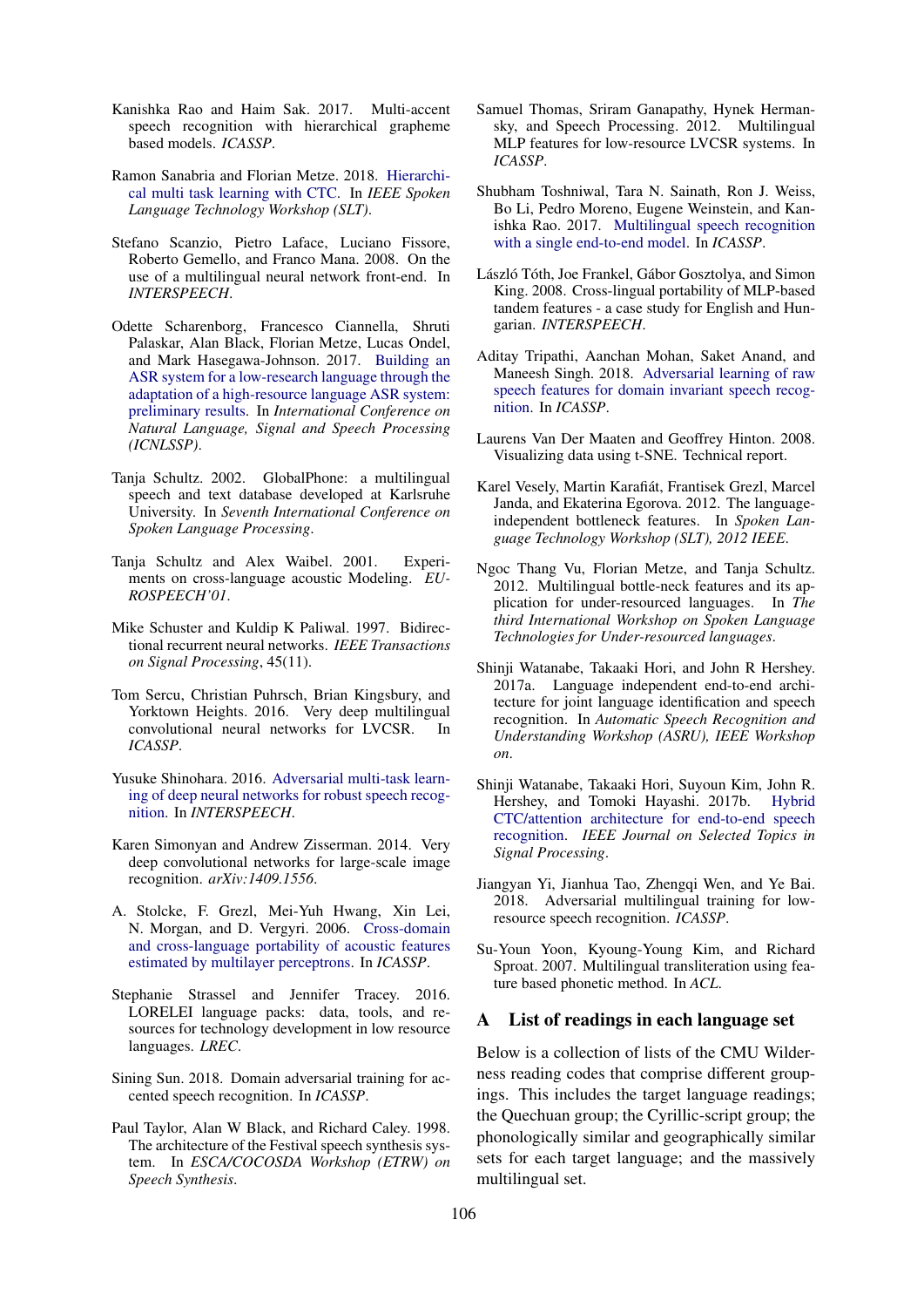Target language readings MLGEIV, ML-GRCV, MLGRPV, IX1WBT, IXIWBT, IXL-WBT, INZNTV, INZSHL, INZTSI, QUHRBV, QUHSBB, QEJLLB, QUBPBS, QUFLLB, QVSTBL, QVWTBL, QWHLLB, SPNBDA, SPNWTC, KIABSC, KIAWBT, KEKIBS, KEKSBG, SWESFB, SWESFV, AYMSBU, AYMBSB.

Evaluation readings AYMSBU, MLGRPV, IXIWBT, INZSHL, QUHRBV, SPNBDA, KIAWBT, KEKIBS, SWESFV.

QUE (97.6 training hours) QEJLLB, QUBPBS, QUFLLB, QVSTBL, QVWTBL, QWHLLB.

CYR (59.6 training hours) NOGIBT, BAKIBT, GAGIB1, KJHIBT, RUSS76, CRHIBT.

AYR-PHON/INV (145.3 training hours) QUBPBS, TOBBSA, QUFLLB, QVSTBL, INBWBT, QEJLLB, JICWBT, QU1LSM, QUTIBS.

AYR-GEO (146.2 training hours) IGNSBB, TNATBL, GNWNTM, ESENTM, MCBTBL, GYRSBB, CBSBSP

QUH-PHON/INV (177.9 training hours) TO-BBSA, DUGBTL, QUBPBS, TZHSBM, HUS-LLB, NYFBTL, NCUWBT, QEJLLB, QUFLLB, HAGGIL, NZIBSG, MNBTBL.

QUH-GEO (178.5 training hours) GNWNTM, IGNSBB, TOBBSA, ENXBSP, GYRSBB, CAXSBB, CEGNTP, TNATBL, ESENTM, TERTBL.

KEK-PHON+INV (142.1 training hours) QU1LSM, QUTIBS, TZTWBT, TUFWYI, QWHLLB, PAGPBS, UDUSIM, YUASBM.

KEK-GEO (137.0 training hours) MOPWBT, POHBSG, CA1WBT, CKIWBT, TZTWBT, QU1LSM, QUTIBS, BZJBSW.

MLG-PHON/INV (198.2 training hours) RONBSR, TGLPBS, KVNWBT, HUVTBL, KBRSIM, TPMWBT, BTXLAI, KACUBS, WMWWYI, IGNSBB, HAEBSE, IBATIV, HILHPV, TZBSBM.

MLG-GEO (205.38 training hours) WMWWYI, VMWBSM, MFEBSM, SEHBSM, TOHSBM, CCESBM, KDCPBT, CWEPBT,

KKIBST, NYYBST, KSBBST, KDNBSZ, DUGBTL, GOGBST.

IND-PHON/INV (193.1 training hours) IBA-TIV, TGLPBS, HAEBSE, KERABT, KACUBS, NYFBTL, RONBSR, CWTATB, HUVTBL, BTXLAI, IGNSBB, JAVNRF, DUGBTL, MNKBSG.

IND-GEO (191.5 training hours) SUNIBS, NI-JLAI, JAVNRF, PSELAI, IBATIV, PTULAI, MV-PLAI, PPKLAI, BEPLAI, NPYLAI, LEWLAI, MWVLAI.

SWE-PHON/INV (122.4 training hours) KDJBSU, NZIBSG, ANVWBT, DGABSG, SHKBSS, SLDTBL, KUSTBL, MUYWBT, NCUWBT, LIABSL, CKOGIL.

SWE-GEO (122.4 training hours) RMCWFW, EN1NIV, RMORAM, RONBSR, GAGIB1, GAG-IBT, CRHIBT, KPVIBT, LTNNVV, ALSBSA, UDMIBT, XALIBT, BAKIBT.

SPN-PHON/INV (123.7 training hours) KVN-WBT, HAEBSE, HUVTBL, GUGRPV, HUSLLB, GUMTBL, NYFBTL, KWIWBT.

SPN-GEO (129.5 training hours) PORARA, LTNNVV, EN1NIV, RMORAM, ALSBSA, RM-CWFW, RONBSR, GAGIB1, GAGIBT, CRHIBT, TAQWBT, FUQWBT, MYKWBT.

100-LANG (1646.8 training hours) OBOWBT, ACUTBL, SEYWBT, HAUCLV, BZHPNG, AMKWBT, GAGIB1, GNWNTM, URBWBT, RUGWBT, PAUUBS, SEHBSM, SNNWBT, KQETBL, TGOTBL, NOGIBT, XTMTBL, OJ1CBS, TNATBL, AIAWYI, PABTBL, MEJTBL, TWBOMF, HUSLLB, ESENTM, BAKIBT, HNNOMF, IFAWBT, ENXBSP, ALJOMF, PXMBSM, JAISBG, PIRWBT, DOMBEC, NINWYI, BEPLAI, JAMBSW, TERTBL, LAWNTM, URATBL, AGNWPS, TPIPNG, TTCWBT, HUUTBL, NPYLAI, KJHIBT, AZZTBL, COKWBT, KWIWBT, SAB-WBT, PADTBL, GUMTBL, CRHIBT, QXRBSE, RMORAM, NHYTBL, TPPTBL, TUFWYI, ZLMAVB, PRFWBT, TWULAI, GAGIBT, FAR-WBT, OM1TBL, RUSS76, PTULAI, MIFWBT, MIYWYI, MRWNVS, KNETBL, PBCBSS, MYYWBT, ACHBSU, ACNBSM, ADETBL, AHKTBS, AK1BSG, ALPWBT, ALSBSA, ALTIBT, ANVWBT, ATGWYI, AVNWBT, AVUWBT, AYMBSB, AYMSBU, AZEBSA,